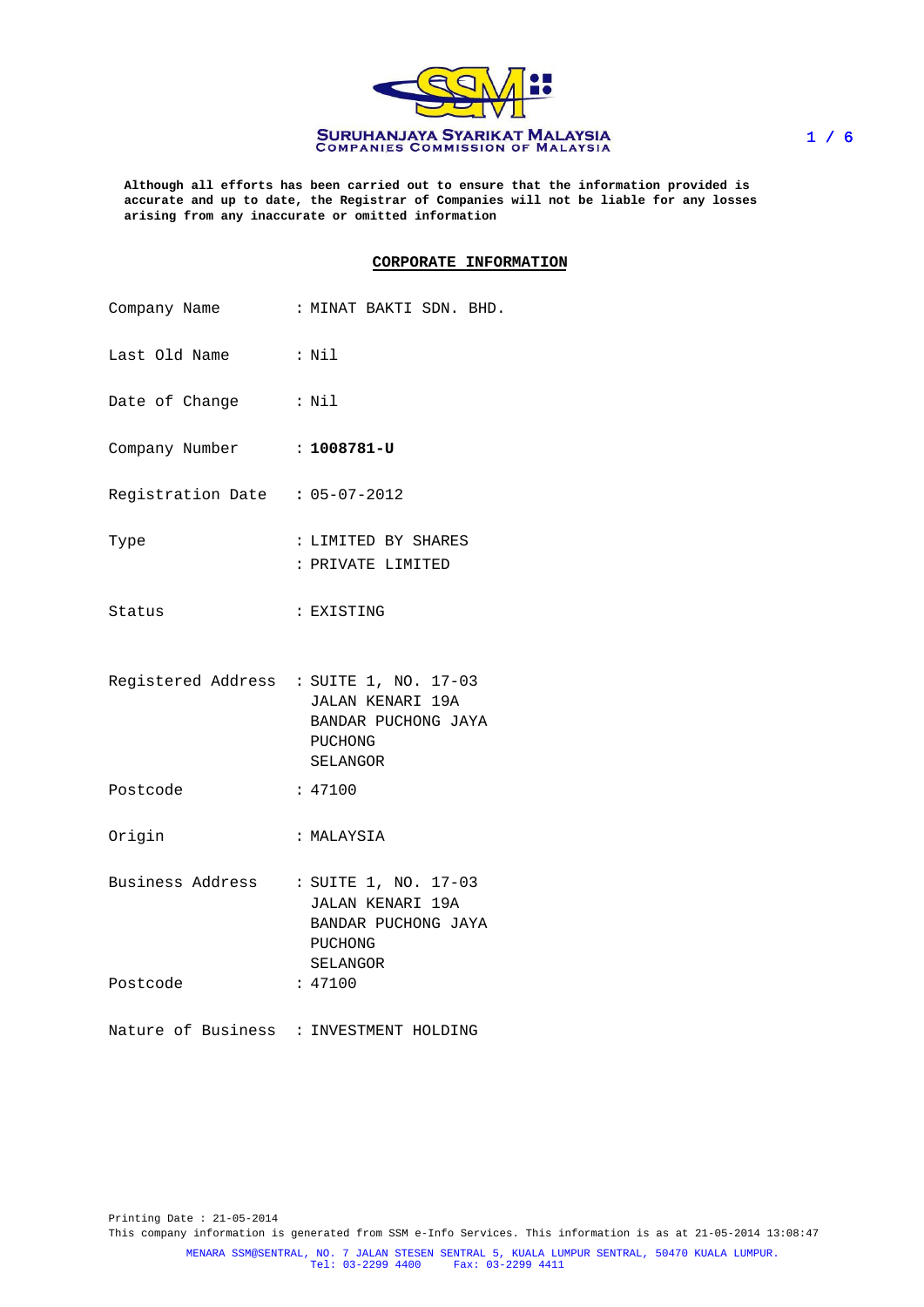

# **SUMMARY OF SHARE CAPITAL**

| Company Name                              |               | : MINAT BAKTI SDN. BHD. |              |                        |
|-------------------------------------------|---------------|-------------------------|--------------|------------------------|
| Company Number                            |               | $: 1008781 - U$         |              |                        |
| TOTAL<br>AUTHORIZED<br>(RM)<br>100,000.00 |               | AMT                     | DIVIDED INTO | NOMINAL<br>VALUE (Sen) |
|                                           | ORDINARY      | 100,000.00              | 100,000      | 100                    |
|                                           | PREFERENCE    | 0.00                    |              | 0<br>0                 |
|                                           | <b>OTHERS</b> | 0.00                    |              | 0<br>0                 |

| TOTAL<br>ISSUED<br>(RM)<br>2.00 |            | CASH | OTHERWISE<br>THAN CASH | NOMINAL<br>VALUE(Sen) |
|---------------------------------|------------|------|------------------------|-----------------------|
|                                 | ORDINARY   | 2    | 0                      | 100                   |
|                                 | PREFERENCE | 0    | 0                      | 0                     |
|                                 | OTHERS     | 0    | 0                      | 0                     |

Printing Date : 21-05-2014 This company information is generated from SSM e-Info Services. This information is as at 21-05-2014 13:08:47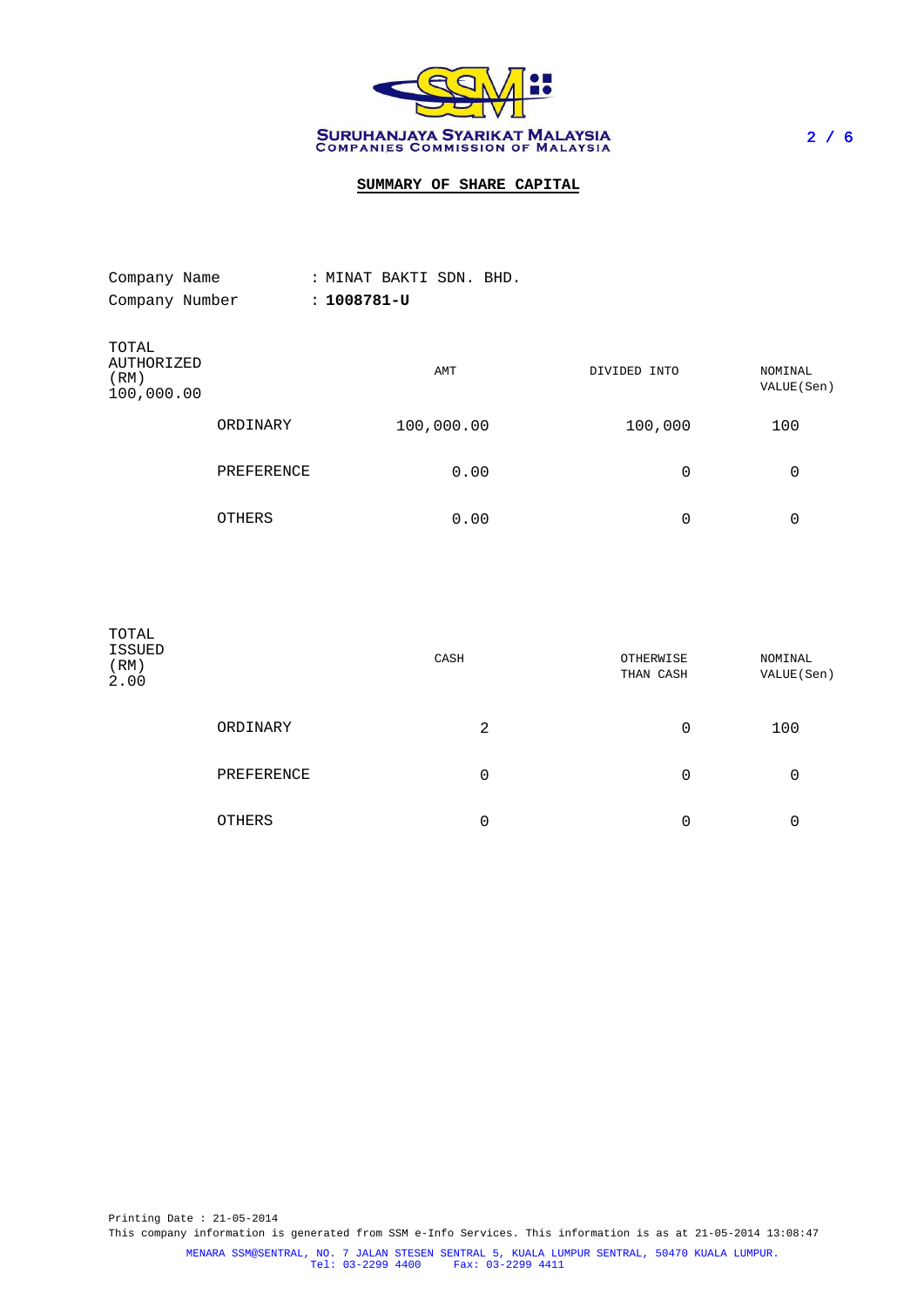

3 / 6

# **DIRECTORS/OFFICERS**

| Company Name   |  | : MINAT BAKTI SDN. BHD. |  |  |
|----------------|--|-------------------------|--|--|
| Company Number |  | : 1008781-U             |  |  |

| Company Number | : 1008781- |
|----------------|------------|
|----------------|------------|

| Name/Address                                                                                                                                  | IC/Passport          | Designation | Date of<br>Appointment |
|-----------------------------------------------------------------------------------------------------------------------------------------------|----------------------|-------------|------------------------|
| RUZLAN BIN RAHMAT, HAJI<br>NO. 18, JALAN SS 19/5E<br>47500 SUBANG JAYA<br>SELANGOR                                                            | $600520 - 01 - 6321$ | DIRECTOR    | $16 - 10 - 2012$       |
| AZIZAH BINTI MOHAMED @ OSMAN<br>NO. 56 JALAN SETIA PERDANA U13/27C<br>PERSIARAN SETIA PERDANA<br>SETIA ALAM<br>40170<br>SHAH ALAM<br>SELANGOR | 750728-01-6674       | DIRECTOR    | $16 - 10 - 2012$       |
| AIDIL BIN ABDUL AZIZ<br>NO. 9 JALAN RESAK 3/12A<br>SEKSYEN <sub>3</sub><br>40000 SHAH ALAM<br>SELANGOR                                        | 790916-14-5445       | DIRECTOR    | $16 - 10 - 2012$       |
| TANG MENG LEE<br>58 JALAN PUJ 2/37<br>TAMAN PUNCAK JALIL<br>43300<br>SERI KEMBANGAN<br>SELANGOR                                               | 700613-10-5110       | SECRETARY   | $17 - 10 - 2012$       |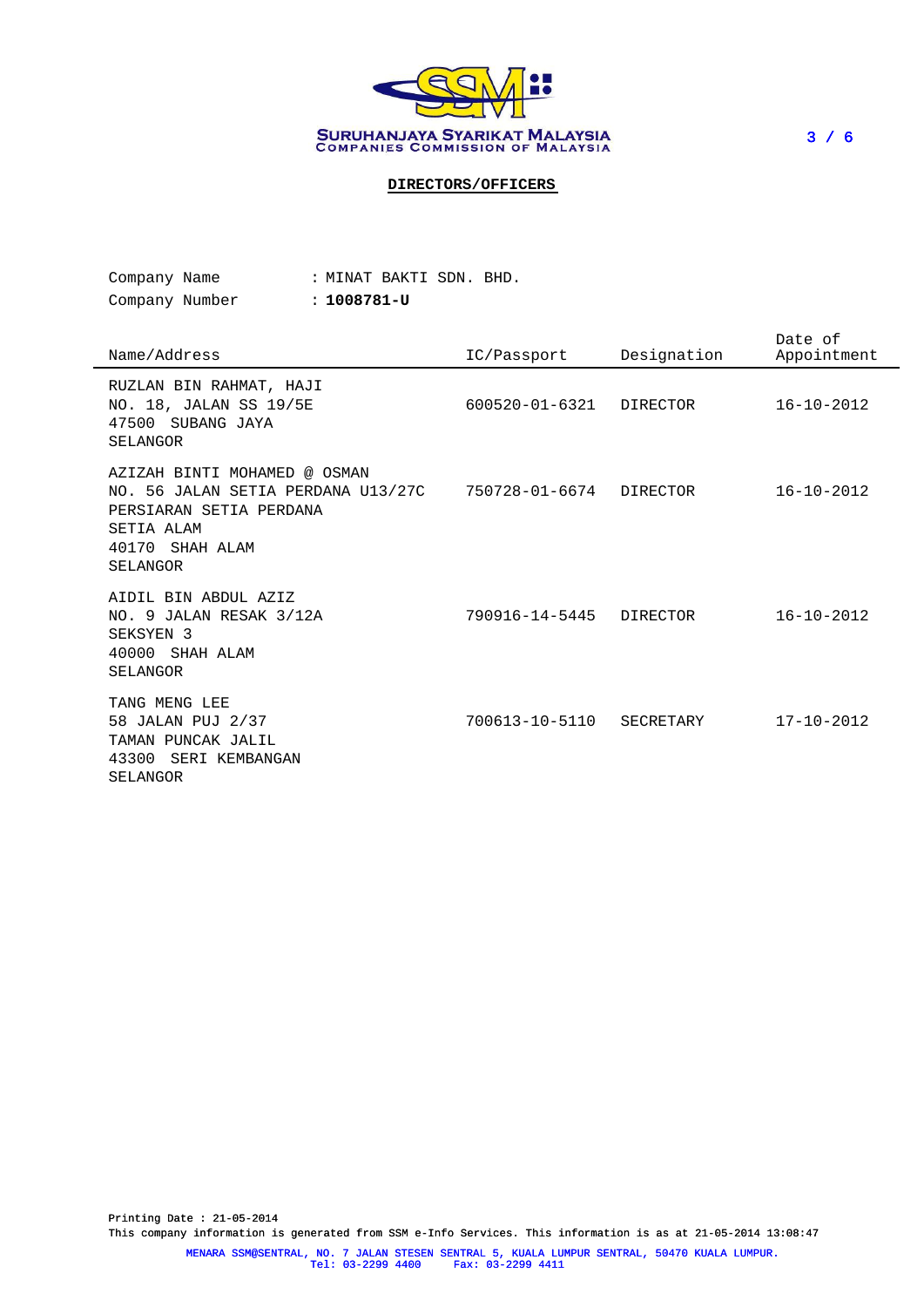

# **SHAREHOLDERS/MEMBERS**

| Company Name               | : MINAT BAKTI SDN. BHD. |                   |
|----------------------------|-------------------------|-------------------|
| Company Number             | : 1008781-U             |                   |
| IC/Passport/<br>Company No | Name/Company Name       | Total of<br>Share |
| 600520-01-6321             | RUZLAN BIN RAHMAT, HAJI |                   |
| 790916-14-5445             | AIDIL BIN ABDUL AZIZ    |                   |

Printing Date : 21-05-2014 This company information is generated from SSM e-Info Services. This information is as at 21-05-2014 13:08:47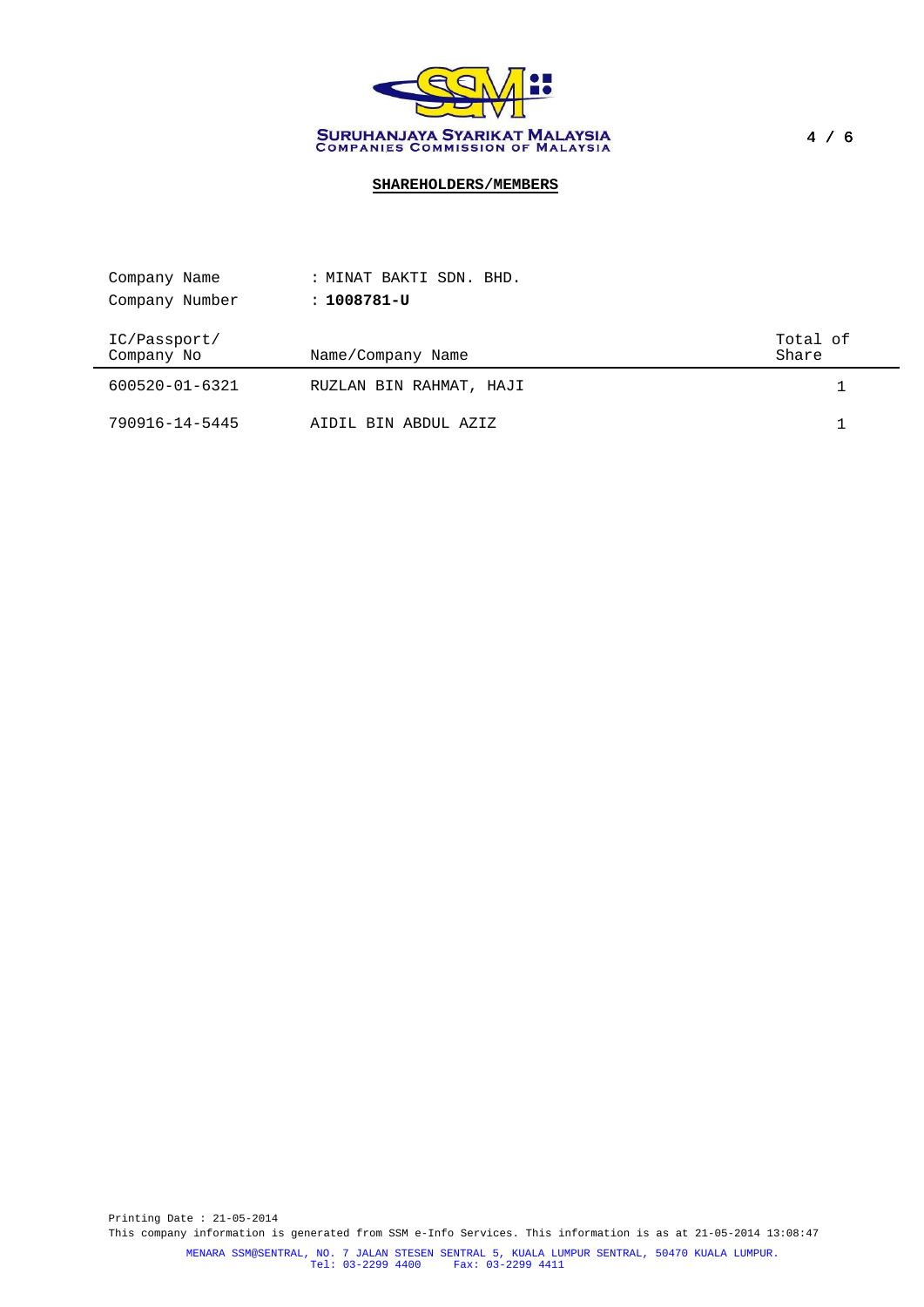

## **COMPANY CHARGES**

Company Name : MINAT BAKTI SDN. BHD. Company Number : **1008781-U**

NO INFORMATION